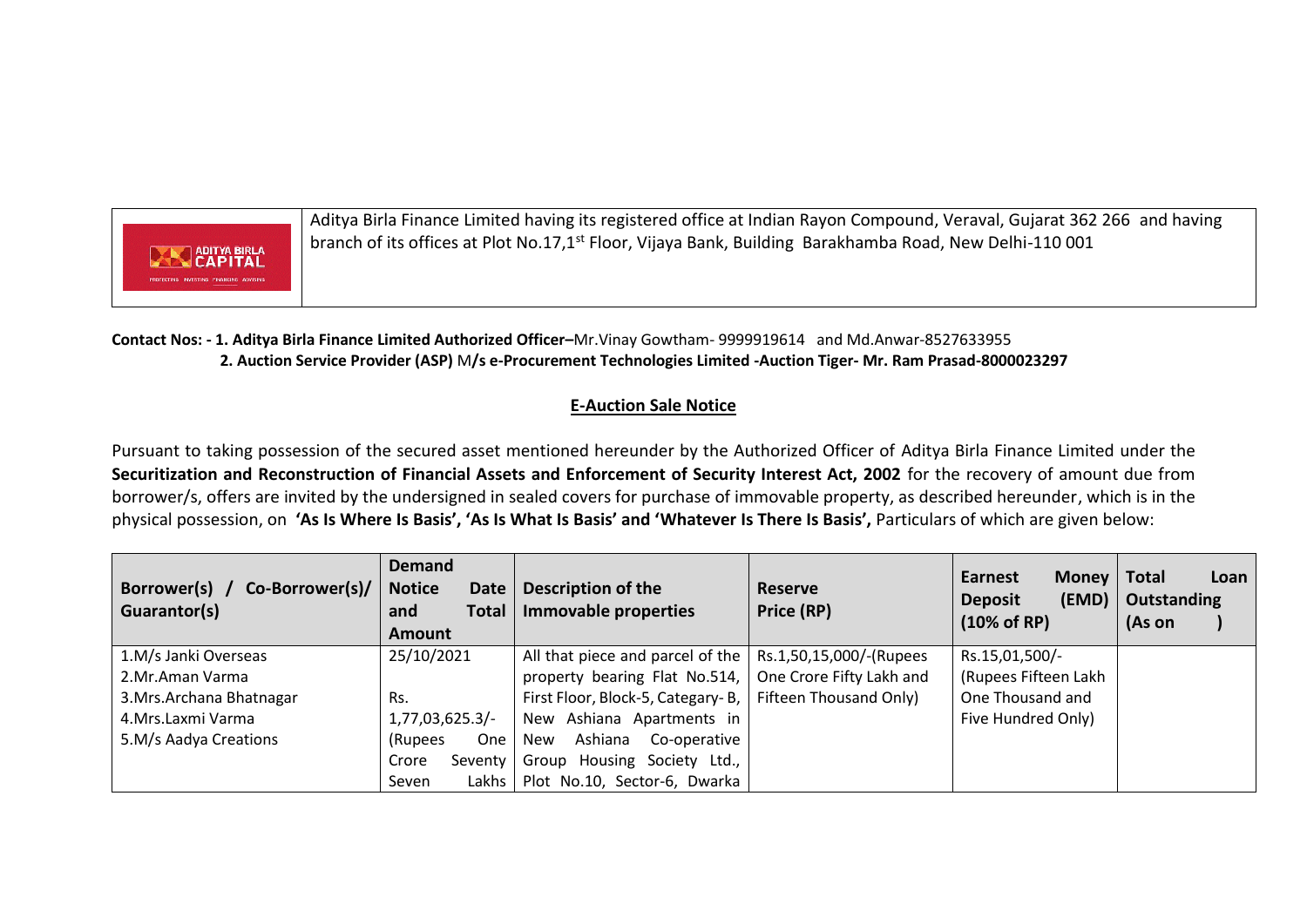|                | Three Thousand   Phase $1$ , | Delhi- 110 045 |  |  |
|----------------|------------------------------|----------------|--|--|
| Six            | Hundred   bounded by;        |                |  |  |
|                | Twenty Five and   East by    | : Flat No.513  |  |  |
|                | Thirty Paisa only)   West by | : Open         |  |  |
| as on 20.10.21 | North by                     | : Passage      |  |  |
|                | South by                     | : Open         |  |  |

## **The Terms and Conditions of the E-Auction are as under:**

- **1.** E-Auction is being held on "AS IS WHERE IS BASIS", "AS IS WHAT IS BASIS", and "WHATEVER IS THERE IS BASIS" and will be conducted ''Online". The Auction will be conducted through the ABHFL approved auction service provider **"M/s e-Procurement Technologies Limited -Auction Tiger B-704-05, Wall Street - II, Opp. Orient Club,Nr. Gujarat College, Ellis Bridge, Ahmedabad - 380006 Gujarat (India) Help Line Nos. 079-61200559/837/842/881/880 Help Line E-mail id: [support@auctiontiger.net](mailto:support@auctiontiger.net) through the web portal [https://sarfaesi.auctiontiger.net](https://sarfaesi.auctiontiger.net/) "**
- 2. **Last Date of Submission of Tender/Sealed Bid/Offer** in the prescribed tender forms along with EMD and KYC is **27/04/2022 up to 5:00 PM** at the Branch Office address mentioned herein above. Tenders that are not filled up or tenders received beyond last date will be considered as invalid tender and shall accordingly be rejected. No interest shall be paid on the EMD.
- 3. **Date of E-Auction** for Property is **28/04/2022** at the web portal [https://sarfaesi.auctiontiger.net](https://sarfaesi.auctiontiger.net/) from **11:00 AM to 1:00 PM with unlimited extensions of 5 Minutes each.**
- 4. The tender/Sealed Bid/offer will be opened in the presence of the Authorized Officer.
- 5. **Date of Inspection of the Immovable Property** is **on 18/04/2022** between **11.00 AM** to **04.00 PM**.
- 6. The Earnest Money Deposit (EMD) of the successful bidder shall be retained towards part sale consideration and the EMD of unsuccessful bidders shall be refunded. The Earnest Money Deposit shall not bear any interest. The successful bidder shall have to deposit 25% of the sale price, adjusting the EMD already paid, immediately after the acceptance of bid price by the Authorized Officer and the balance 75% of the sale price on or before 15th day of sale or within such extended period as agreed upon in writing by and solely at the discretion of the Authorized Officer. In case of default in payment by the successful bidder, the amount already deposited by the offer shall be liable to be forfeited and property shall be put to re-auction and the defaulting borrower shall have no claim/ right in respect of property/ amount.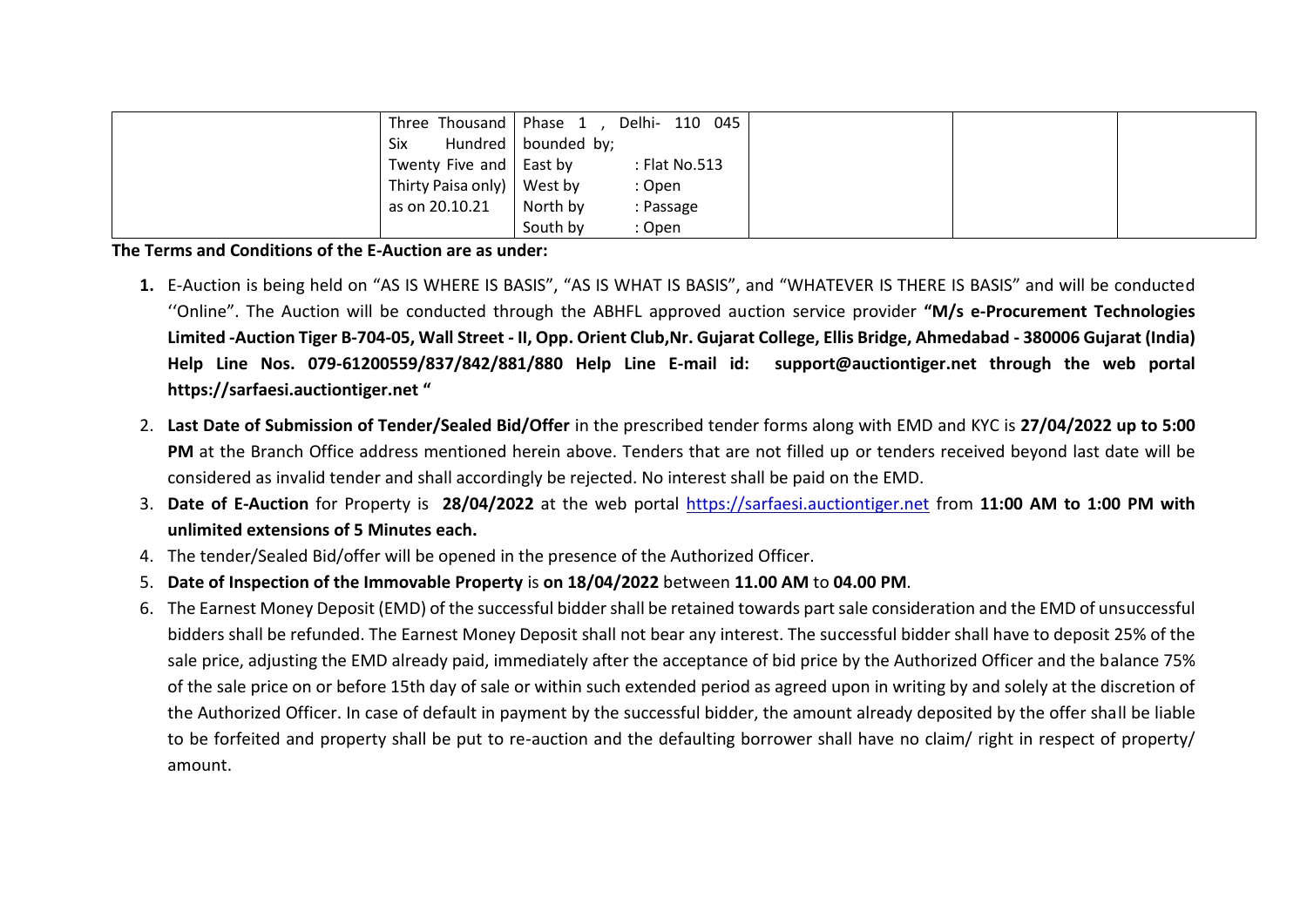- 7. The purchaser shall bear the applicable stamp duties/ additional stamp duty/ transfer charges, fee etc. and also all the statutory/ nonstatutory dues, taxes, rates, assessment charges, fees etc. owing to anybody.
- 8. The Authorized Officer, who is not bound to accept the highest offer, has the absolute right to accept or reject any or all offer(s) or adjourn/ postpone/ cancel the e-Auction without assigning any reason thereof.
- 9. The tenderer/online bidder hereby agrees that once he/she has formally registered a qualified tender before authorized officer will have to express their interest to participate through the E-auction bidding platform, by submitting this document. It shall be the tenderer's/online bidder's sole responsibility to procure his/her login id and password from auction service provider
- 10. Further interest will be charged as applicable, as per the Loan Agreement on the amount outstanding in the notice and incidental expenses, costs, etc., is due and payable till its realization.
- 11. The notice is hereby given to the Borrower/s and Guarantor/s they can bring the intending buyers/purchasers for purchasing the immovable property as described herein above, as per the particulars of terms and Conditions of Sale.
- 12. **The Borrower(s)/Co-Borrower(s)/Guarantor(s) are hereby given 30 DAYS SALE NOTICE UNDER THE SARFAESI ACT, 2002** to pay the sum mentioned as above before the date of Auction failing which the immovable property will be auctioned and balance, if any, will be recovered with interest and costs. If the Borrower pays the amount due to Aditya Birla Finance Ltd, in full before the date of sale, auction is liable to be stopped.
- 13. The detail terms and conditions of the auction sale are incorporated in the prescribed tender form. Tender forms are available at the above mentioned Zonal/Branch office.
- 14. The immovable property will be sold to the highest tenderer/Bidder in E- Auction. The Authorized Officer reserves the absolute discretion to allow inter se bidding with minimum Bid increment amount. The Property as mentioned will not be sold below Reserve Price.
- 15. The Tenderer(s) / Offerer(s) / Prospective Bidder(s) / Purchaser(s) are hereby notified that the secured asset will be sold with the Encumbrances and dues payable to Statutory Authority (if any) and are also requested, in their own interest, to satisfy himself / themselves/ itself with regard to the above and other relevant details pertaining to the above mentioned secured asset before submitting the tenders.
- 16. Aditya Birla Finance Ltd **is not responsible for any liabilities whatsoever pending upon the property as mentioned above**. **The Property shall be auctioned on 'As Is Where Is Basis', 'As Is What Is Basis' and 'Whatever Is There Is Basis'.**